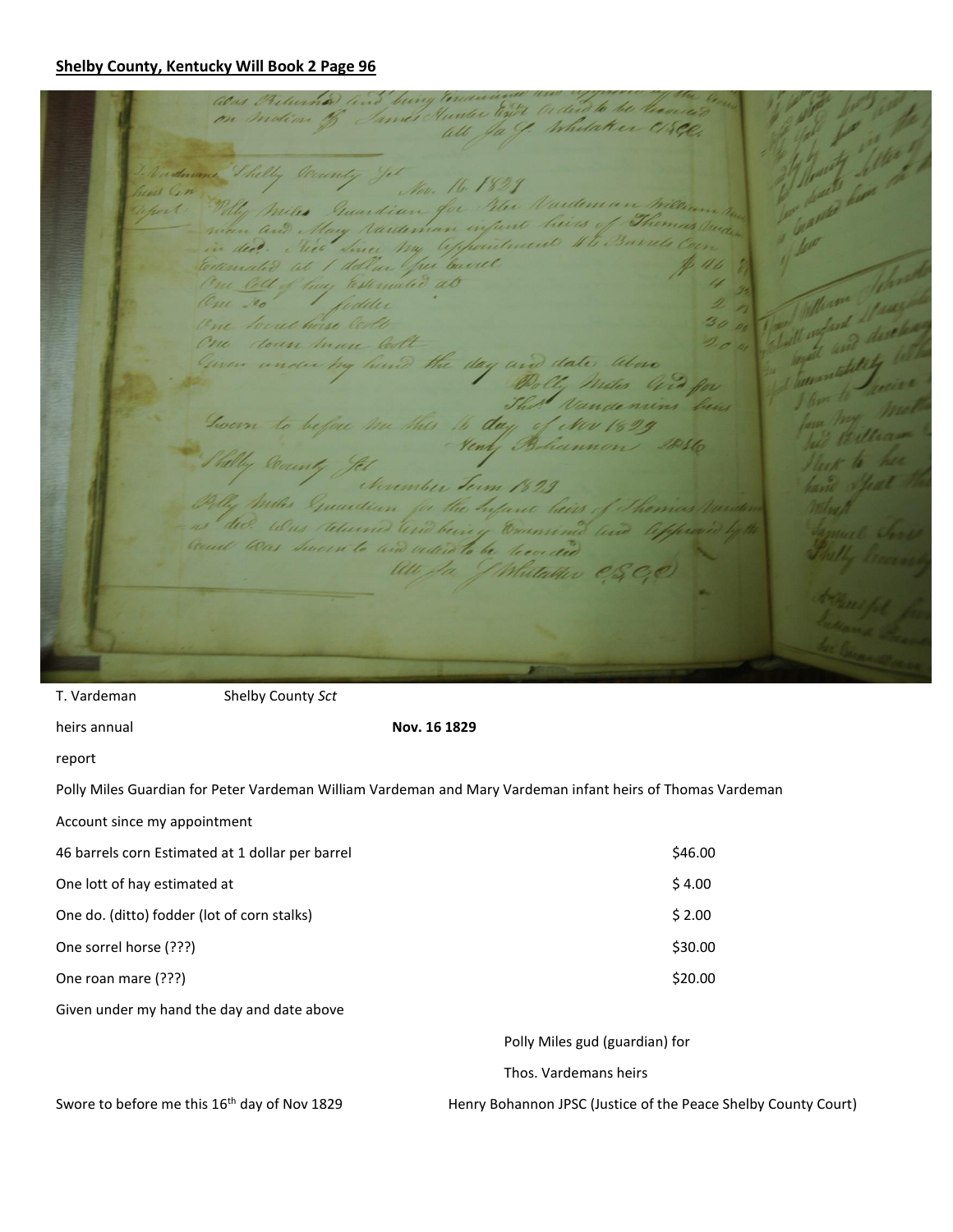## **November Term 1829**

Polly Miles Guardian for the infant heirs of Thomas Vardeman

dec'd (*deceased*) was returned and being examined and was approved by the

court and was sworn to and ordered to be recorded

Attest James I. Whitaker C, S, C, C (clerk Shelby County court)

SHELBY COUNTY KENTUCKY WILL BOOK 2 PAGE 5A I Naideaum Shelly le annty St Auge 16" 1820<br>heus In Philip Miles Buardoun Ja Peter Vancannan, William Nais<br>heus In Philip Mardeman infact heur of Shances Vardeman dus a<br>heur Since lest report<br>Expended Since last report sev

T. Vardeman heirs Gen (*General*) report **Shelby County Sct Augt 16th 1830** Polly Miles Guardian for Peter Vardeman William Vardeman and Mary Vardeman infant heirs of Thomas Vardeman dec'd (*deceased*) Rec'd (*Received*) since last report **\$0.00??** \$0.00?? Expended since last report several small sums of money which I Do not mean to charge the wards with